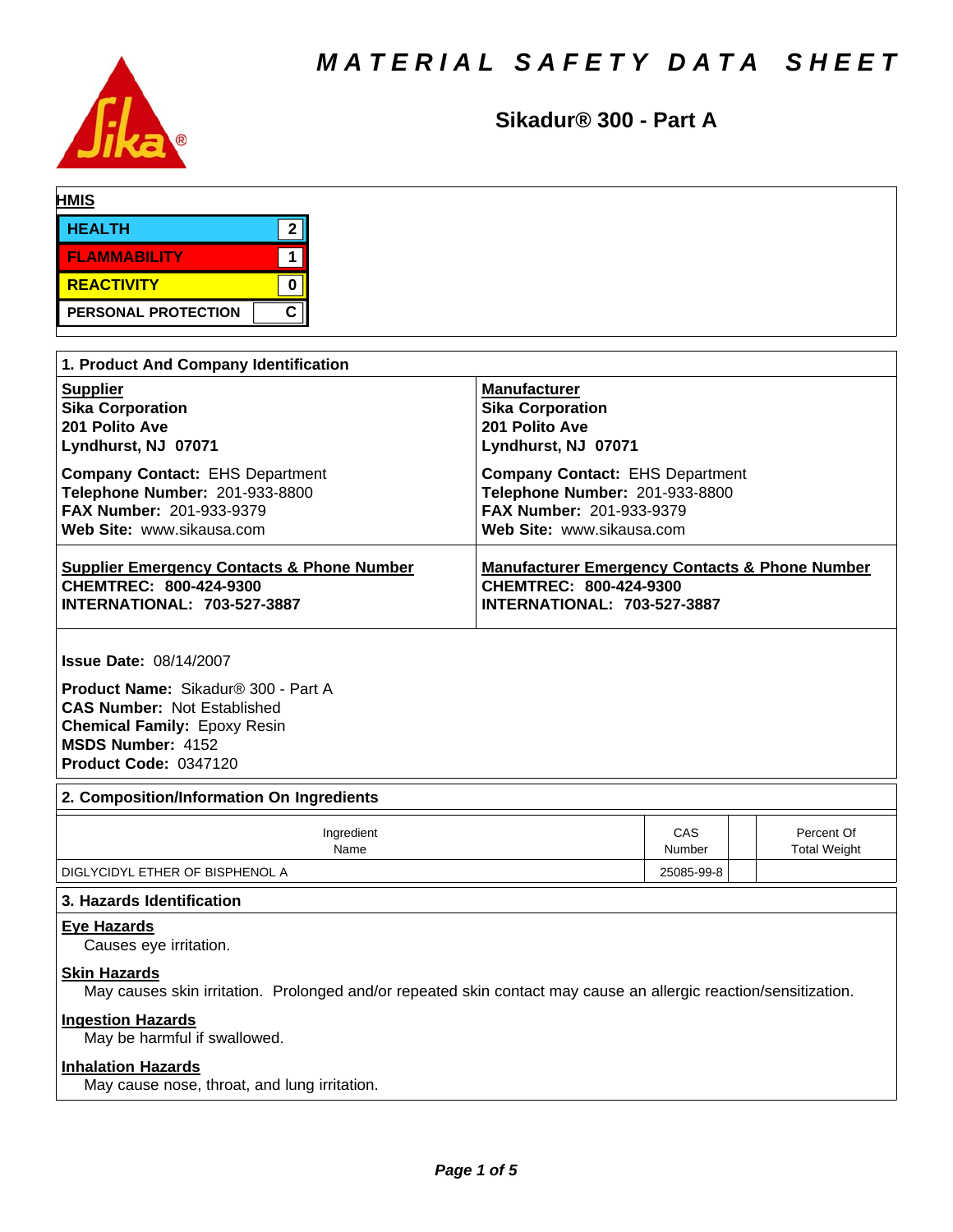# **Sikadur® 300 - Part A**

# **4.First AidMeasures**

#### **Eye**

In case of contact, immediately flush eyes with plenty of water. Get medical attention immediately if irritation develops and persists.

#### **Skin**

Rinse the affected area with tepid water for at least 15 minutes. Get medical attention immediately if irritation (redness, rash, blistering) develops and persists.

#### **Ingestion**

If swallowed, do not induce vomiting unless directed to do so by medical personnel. If victim is fully conscious, give one or two cups of water or milk to drink. Seek medical attention immediately.

#### **Inhalation**

Remove to fresh air. If not breathing, give artificial respiration, seek medical attention. Seek medical attention immediately.

#### **5. Fire Fighting Measures**

**Flash Point:** 485°F252°C **Flash Point Method:** PMCC **Autoignition Point:** N/AV°F **Lower Explosive Limit:** N/AV **Upper Explosive Limit:** N/AV

#### **Fire And Explosion Hazards**

None Known

#### **Extinguishing Media**

In case of fire, use water spray (fog) foam, dry chemical, or CO2.

#### **Fire Fighting Instructions**

In the event of a fire, firefighters should wear full protective clothing and NIOSH-approved self-contained breathing apparatus with a full facepiece operated in the pressure demand or other positive pressure mode.

#### **6. Accidental Release Measures**

Avoid release to the environment. Use appropriate Personal Protective Equipment (PPE). Contain spill and collect with absorbent material and transfer into suitable containers. Do not flush to sewer or allow to enter waterways. Ventilate enclosed area.

#### **7. Handling And Storage**

## **Handling And Storage Precautions**

Keep out of reach of children. For industrial use only. Keep container tightly closed.

#### **Handling Precautions**

Use only with adequate personal protection. Condition material to 65-70F before using.

#### **Storage Precautions**

Store in a cool, dry, well-ventilated area. Keep away from heat. Store at 40-95F (4-35C).

#### **Work/Hygienic Practices**

Wash thoroughly with soap and water after handling.

#### **8. Exposure Controls/Personal Protection**

#### **Engineering Controls**

Use with adequate general and local exhaust ventilation. Refer to the current edition of "Industrial Ventilation: A Manual of Recommended Practice" published by the American Conference of Governmental Industrial Hygienists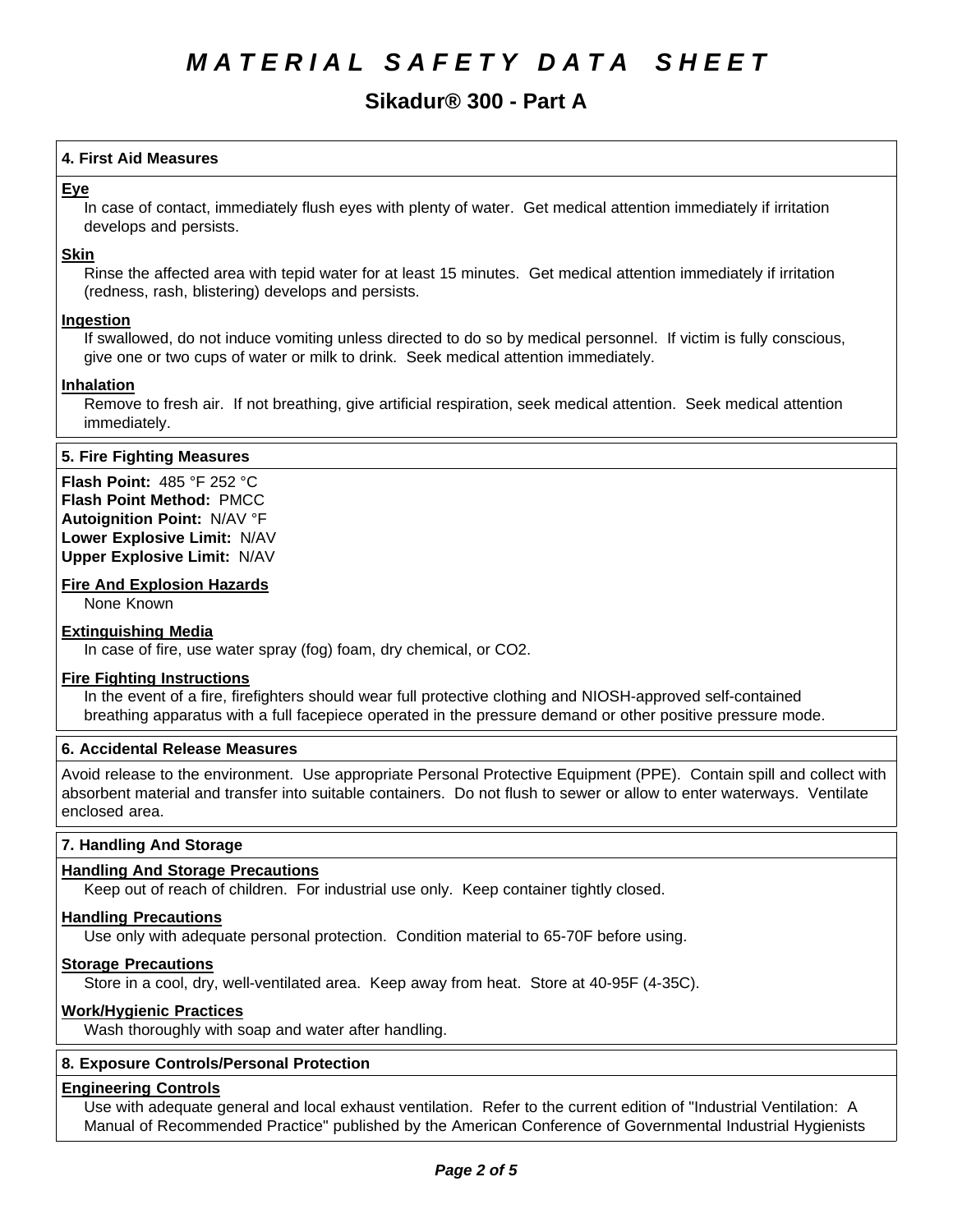# *MATERIAL SAFETY DATA SHEET*

# **Sikadur® 300 - Part A**

#### **8. Exposure Controls/Personal Protection - Continued**

#### **Engineering Controls - Continued**

for information on the design, installation, use, and maintenance of exhaust systems.

#### **Eye/Face Protection**

Safety glasses with side shields or goggles.

#### **Skin Protection**

Chemical-resistant gloves. Lab coat or other work clothing to prevent skin exposure (Long sleeve shirt and long pants). Launder before reuse.

#### **Respiratory Protection**

In areas where the Permissible Exposure Limits are exceeded, use a properly fitted NIOSH-approved respirator. A respirator protection program that meets 29 CFR 1910.134 requirement must be followed whenever workplace conditions warrant a respirator's use.

#### **9. PhysicalAnd Chemical Properties**

#### **Appearance**

Light yellow to amber paste

# **Odor**

Mild Aromatic Odor

**Chemical Type:** Mixture **Physical State:** Solid **Melting Point:** N/AV°F **Boiling Point:** N/AV°F **Specific Gravity:** 1.16 **Percent Volatiles:** N/AV **Packing Density:** N/AV **Vapor Pressure:** N/AV **Vapor Density:** >AIR **Solubility:** Insoluble in water **Evaporation Rate:** Slower than ether VOC Content (A+B): < 45 grams/liter

#### **10. Stability And Reactivity**

**Stability: Stable Hazardous Polymerization: Will not occur** 

# **Conditions To Avoid (Stability)**

Extreme Heat

# **Incompatible Materials**

Strong Acids, Bases, Oxidizing Agents, Certian Amines,

# **Hazardous Decomposition Products**

CO, CO2, aldehydes, acids, and other organics.

#### **Conditions To Avoid (Polymerization)**

Exotherm when curing in mass

#### **11. Toxicological Information**

No Data Available...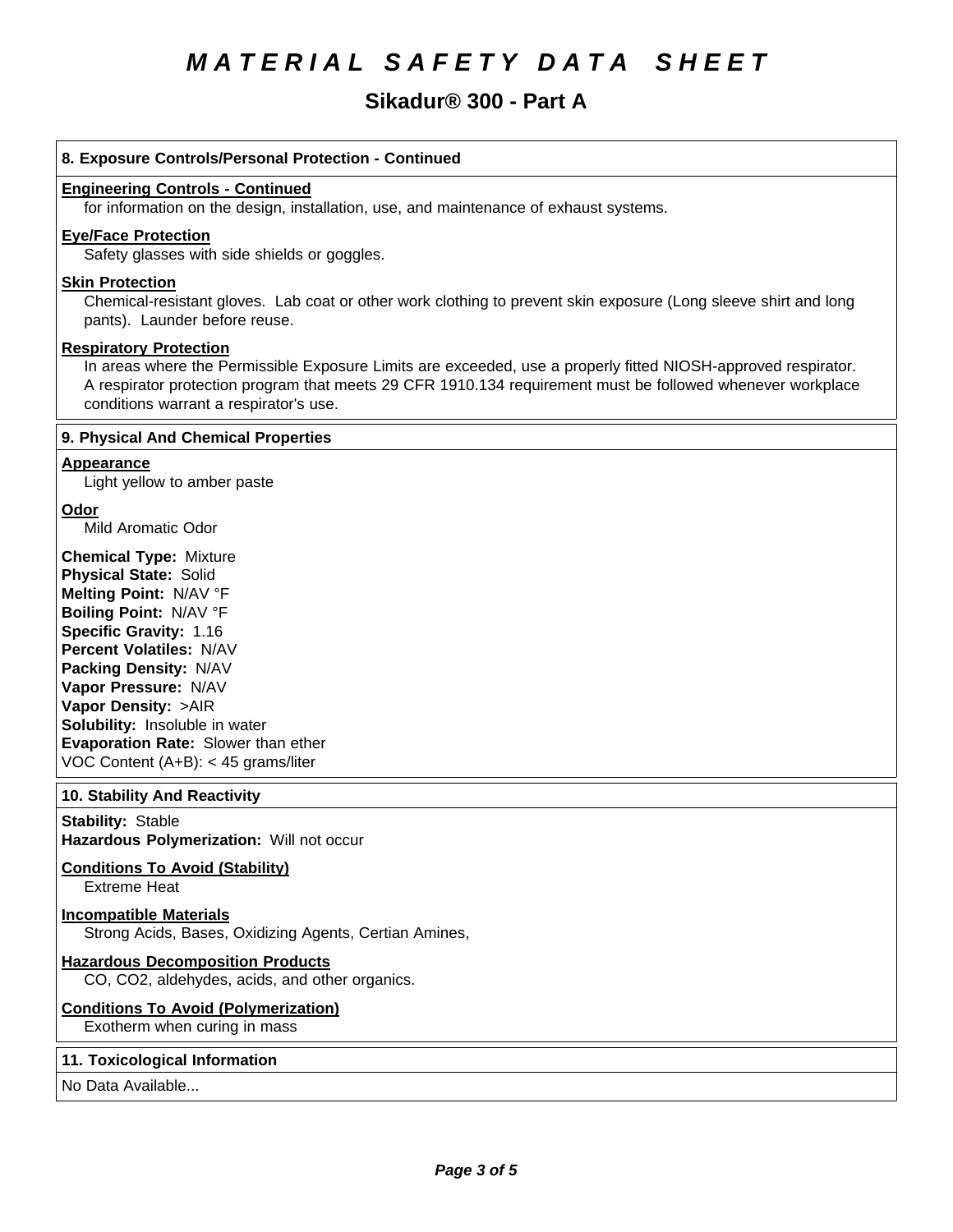# *MATERIAL SAFETY DATA SHEET*

# **Sikadur® 300 - Part A**

# **12. Ecological Information**

No Data Available...

#### **13. Disposal Considerations**

Dispose in accordance with applicable federal, state and local government regulations. Waste generators must determine whether a discarded material is classified as a hazardous waste. USEPA guidelines for the classification determination are listed in 40 CFR Parts 261.3. Additionally, waste generators must consult state and local hazardous waste regulations to ensure complete and accurate classification.

#### **14. Transport Information**

#### **Proper Shipping Name**

Not regulated by the USDOT.

#### **15. Regulatory Information**

## **U.S. Regulatory Information**

All ingredients of this product are listed or are excluded from listing under the U.S. Toxic Substances Control Act (TSCA) Chemical Substance Inventory.

#### **SARA Hazard Classes**

Acute Health Hazard

# **SARA Section 313 Notification**

This product does not contain any ingredients regulated under Section 313 of the Emergency Planning and Community Right-To-Know Act of 1986 or 40 CFR 372.

#### **Ingredient(s) - State Regulations**

DIGLYCIDYL ETHER OF BISPHENOL A New Jersey - Workplace Hazard New York City - Hazardous Substance

## **16. Other Information**

**HMIS Rating**

**Health: 2 Fire: 1 Reactivity: 0 PPE: C** 

## **Revision/Preparer Information**

**MSDS Preparer:** EHS Department **MSDS Preparer Phone Number:** 201 933 8800 This MSDS Supercedes A Previous MSDS Dated: 12/14/2006

#### **Disclaimer**

The information contained in this Material Safety Data Sheet applies only to the actual Sika Corporation ("Sika") product identified and described herein. This information is not intended to address, nor does it address the use or application of the identified Sika product in combination with any other material, product or process. All of the information set forth herein is based on technical data regarding the identified product that Sika believes to be reliable as of the date hereof. Prior to each use of any Sika product, the user must always read and follow the warnings and instructions on the product's current Technical Data Sheet, product label and Material Safety Data Sheet for each Sika product, which are available at web site and/or telephone number listed in Section 1 of this MSDS.

SIKA MAKES NO WARRANTIES EXPRESS OR IMPLIED AND ASSUMES NO LIABILITY ARISING FROM THIS